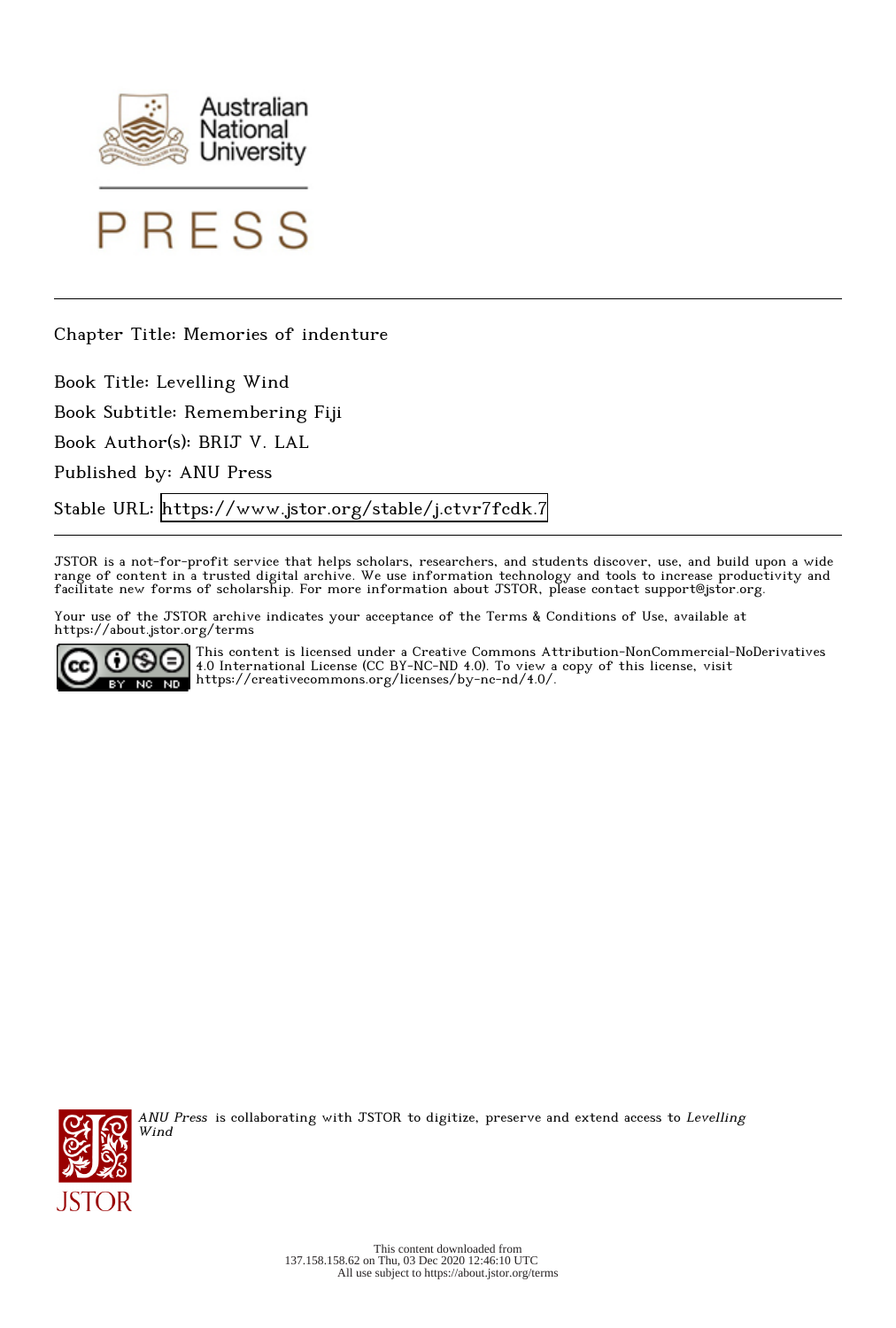# PART 1 Past Present: Indenture and its Legacy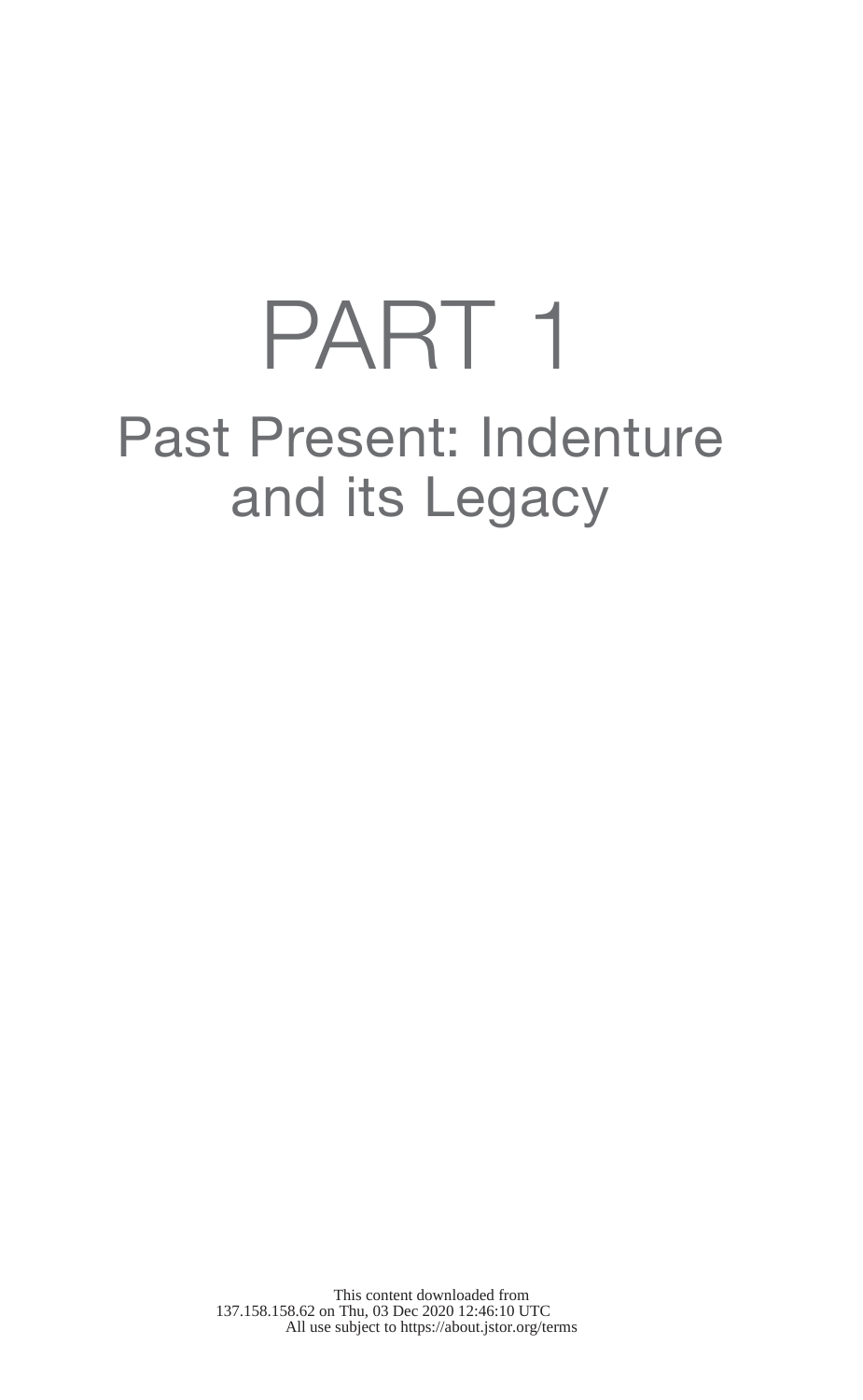

Figure 1. Map of the world showing India and Fiji Source. © The Australian National University CC BY SA 3.0 CartoGIS 18-237a\_KP.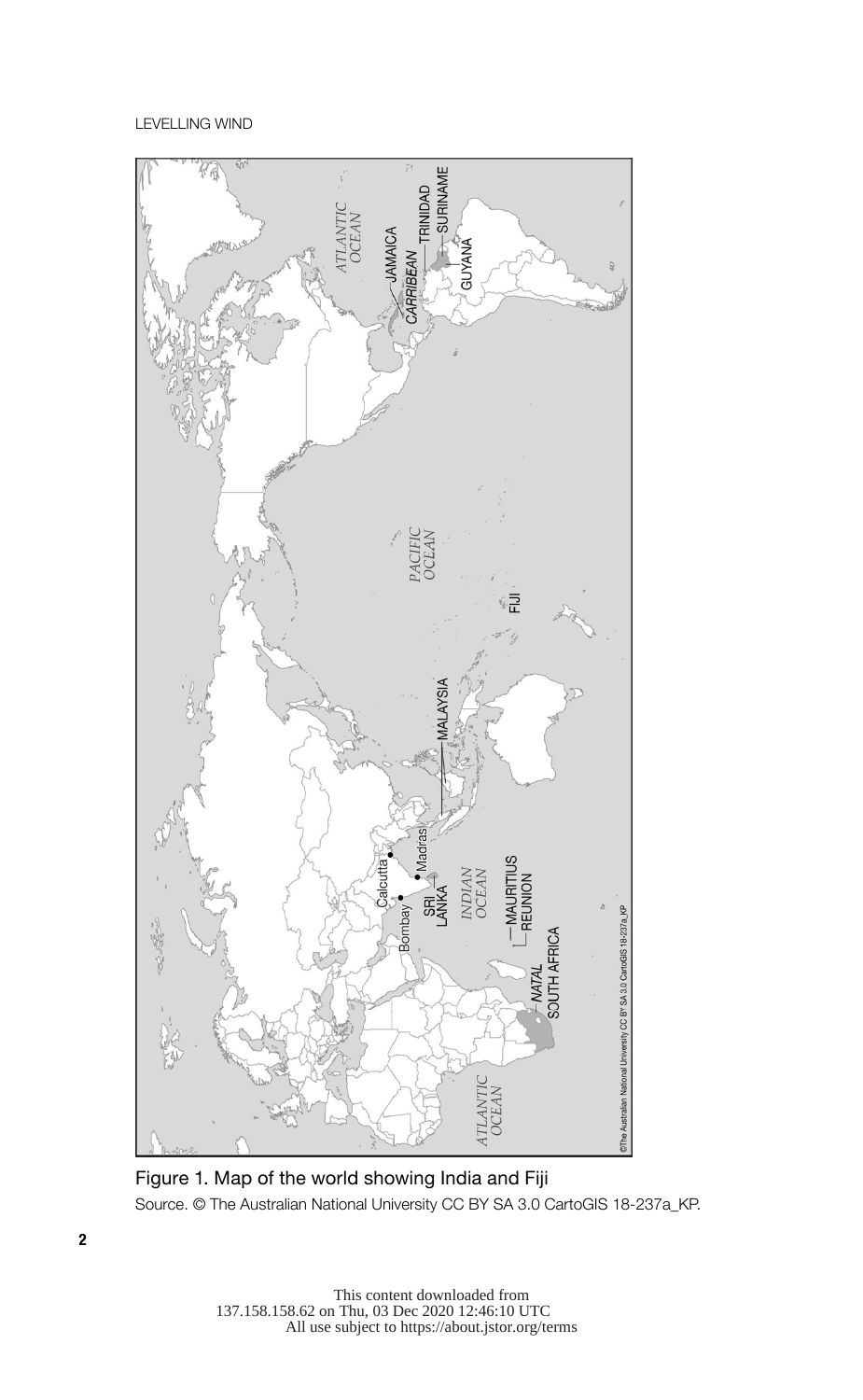## 1 Memories of indenture<sup>1</sup>

How the log came to the mill How the tree was defeated and Lapped to log Really Does not matter now.

— Sasenarine Persaud2

*November 2017 marked the 100th anniversary of the end of Indian indentured immigration to the sugar colonies of the British Empire. The occasion was marked by celebrations and conferences across the Indian indentured diaspora. Much changed in the intervening hundred years, especially in our approach to our past. Once reviled and rejected, indentured immigration is now revered as the foundational cornerstone of our history, the place where it all began. There has similarly been a reevaluation in our attitude to the* girmitiyas*—the humble men and women who crossed the* kala pani (*dark, dreaded seas*) *to distant places around the globe. In the following essay, I revisit the ways in which we have understood the* girmit *experience in Fiji and more generally.*

<sup>1</sup> Originally appeared as 'Avatars of Fiji's girmit narrative', in *Narratives and Identity Construction in the Pacific Islands*, ed. Farzana Goundar (Amsterdam: John Benjamins Publishing Company, 2015), pp. 177–93.

<sup>2</sup> Sasenarine Persaud, 'Let the past go pass, my love', in *They Came in Ships: An Anthology of Indo-Guyanese Prose and Poetry*, ed. Ian McDonald, Joel Benjamin, Lakshmi Kallicharan and Lloyd Seawar (Leeds: Peepal Tree Press, 1998), pp. 223–28, at p. 228.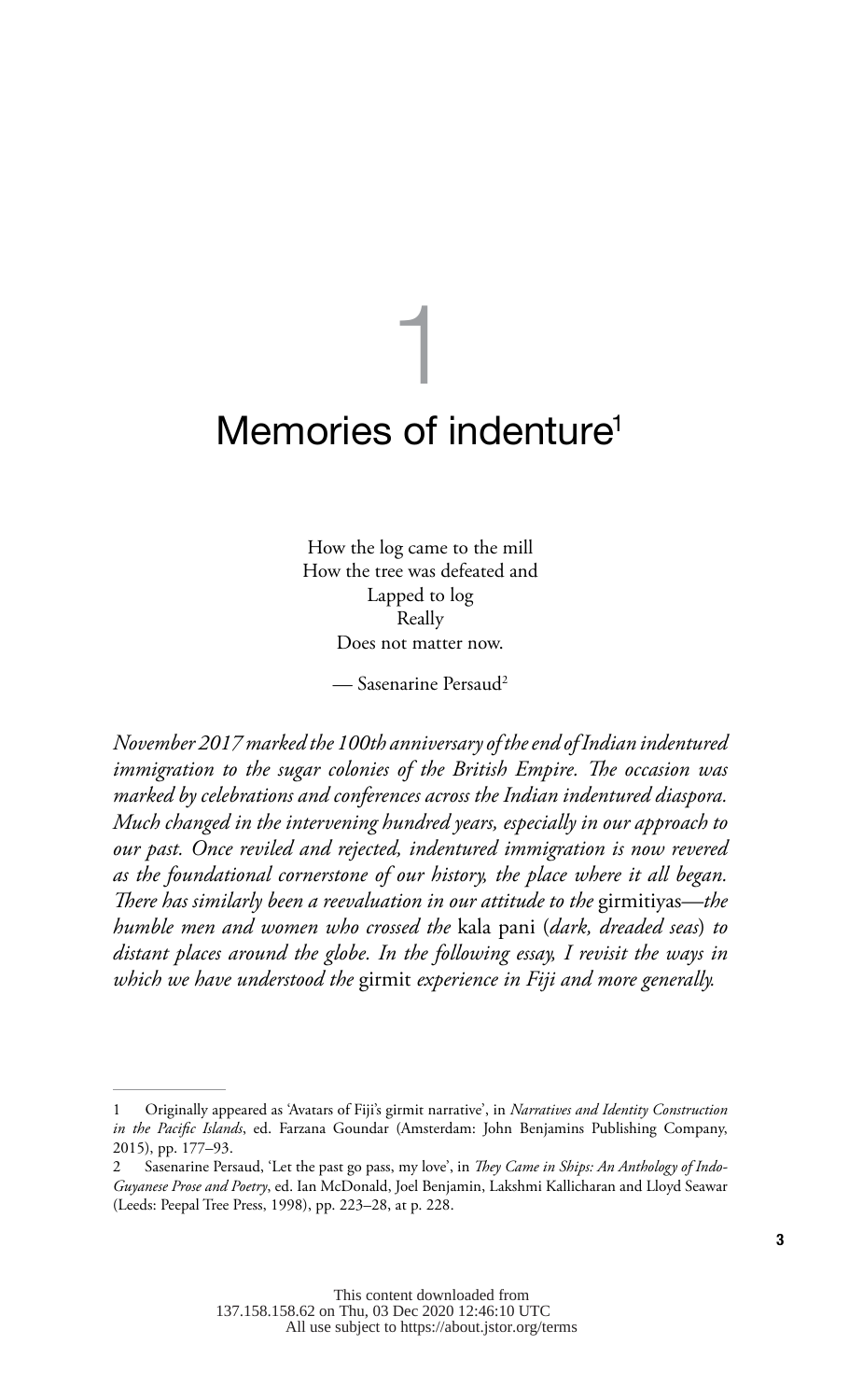Every so often for the past two decades or so, Indo-Fijians in Fiji and in the steadily growing and vibrant Fijian diaspora across North America and Australasia organise a 'Girmit Divas', on 14 May, to mark the arrival of Indian indentured immigrants in Fiji. Floats and processions are organised, plays performed, specially composed songs sung, poetry recited and school essay competitions held. The occasion has a carnival atmosphere about it, joyous and celebratory, not, as one might expect, solemn and contemplative. The story of *girmit* (indenture) has gone through several 'reincarnations', running the whole gamut from shame in its earliest phase through embarrassment in its middle passage to celebration in the latest, but the underlying narrative is essentially the same, a sad tale stressing suffering and sacrifice on the part of the indentured workers in the most inhospitable of conditions and in the face of impossible odds. Commemoration of *girmit* is for the most part a phenomenon of the postindependence period. It was a dormant issue during the period of colonial rule (1879–1970) for obvious reasons. There was a world of difference between the official rendition of indenture and the collective memory of the indentured labourers.

Colonial officialdom and the Colonial Sugar Refining Company (CSR), the largest employer of Fiji's indentured labour force, saw *girmit* as a positive, ameliorating experience for the labourers. It had brought a people—caught up in the quagmire of misery and destitution in India, imprisoned in a pernicious social system of inequality and oppression and given them an opportunity for improvement they could not have ever dreamed of in their homeland. The dislocation had come at a cost, to be sure, but it was worth it in the long run. The narrative of (and for) the indentured labourers emphasised the complete opposite: degradation, violence and brutality in a system with no redeeming features at all, reducing everyone to a simple unit of labour to be exploited for the benefit of others. There was in this view no redemption, only rupture. Given the vastly contrasting and deeply contested claims about the nature and meaning of the indenture experience, the subject slipped from public discourse into virtual oblivion, and there it remained for several generations. In this chapter, I discuss the changing nature of both the scholarly treatment and the public imagination of the Fiji indenture experience. But, first, some background.

Indian indentured immigrants were first brought to Fiji in 1879—five years after Fiji became a British Crown colony—as part of first Governor Sir Arthur Gordon's policy to lay the foundations of a reluctantly acquired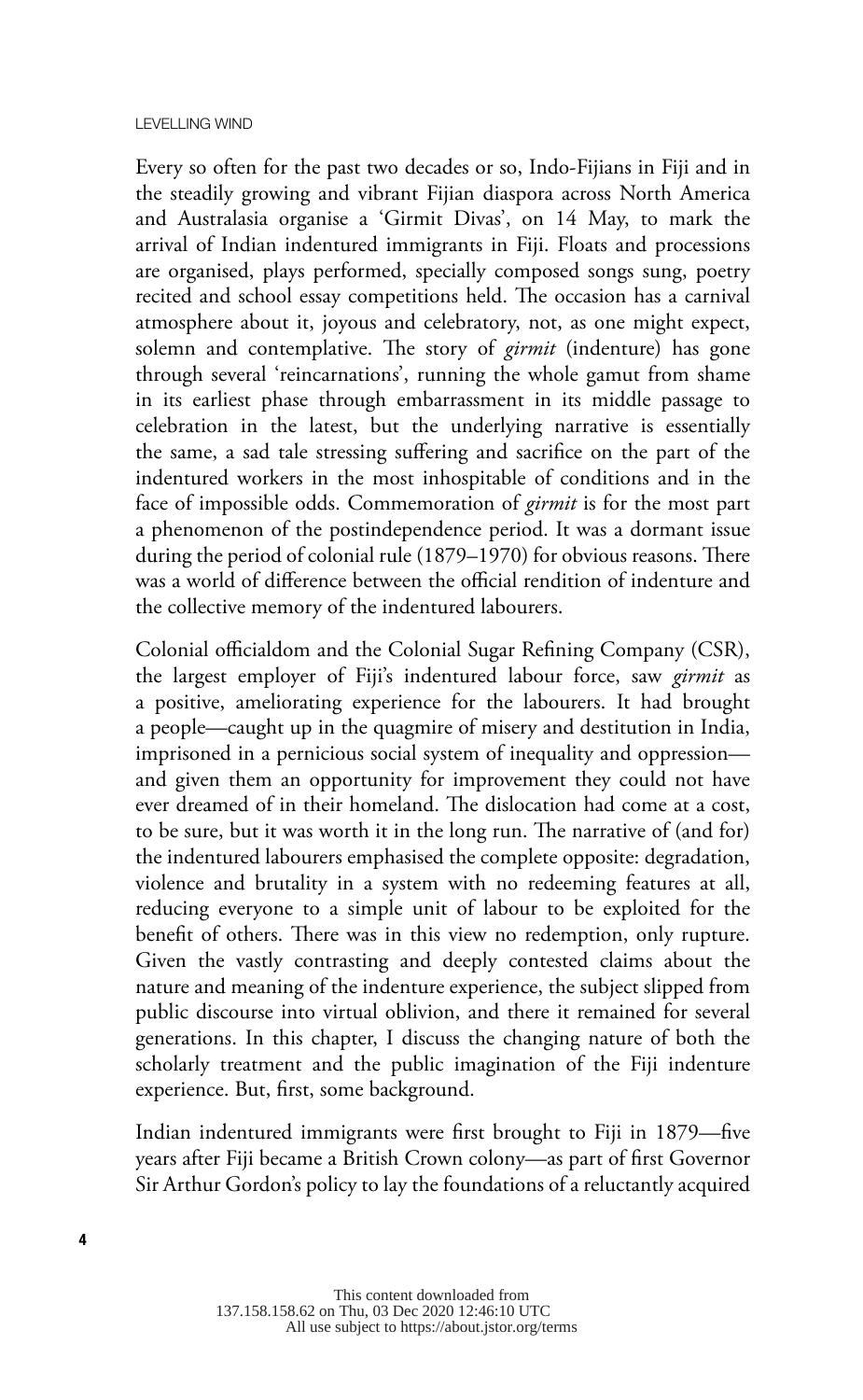plantation colony.3 Indigenous Fijians were prohibited from commercial employment and sources of labour were scarce in other Pacific Islands, embroiled in controversy or tainted with blood. So, Gordon turned to India, which was already a supplier of indentured labour to sugar colonies in various parts of the world (the Caribbean, South Africa and Mauritius). Between 1879 and 1916, over 60,000 Indian indentured men, women and children came to Fiji—the adults on a five-year contract, after which they could return to their homeland at their own expense or on a free passage after 10 years' 'industrial residence' in the colony.

The majority stayed on, encouraged by the government and the planters who were keen to have a large pool of local labour within Fiji. Since indentured emigration was state-sponsored, the Government of India was kept informed about the condition of its subjects in the colony, but in the late nineteenth century, that interest was largely passive and pro forma. From the beginning of the twentieth century, irregularities in the indenture system began to surface to public notice and their exposure brought some amelioration. But when reported sexual abuse of women reached the Indian public and threatened massive civil protest, the Government of India intervened and, ignoring pleas from Fiji, abolished the indenture system. The last indentures were cancelled on 1 January 1920.

Until then, the indentured labourers were confined to their plantation estates in a stringently supervised routine of work in and around the colony's sugar industry. They are for the most part mute and voiceless on the pages of annual reports and other memoranda in the files of the colonial secretary's office in Suva. They appear only as objects of investigation for some breach of the labour regulation or because of violence inflicted and self-inflicted. For these breaches, the indentured labourers themselves were often held responsible. In part, this was inevitable. The labourers were widely believed to be people of bad stock, from the lowest and most wretched sections of Indian society, the flotsam and jetsam of humanity, picked up from the overflowing streets of urban centres and despatched like cattle to the colonies. Nothing much could therefore be expected of people from this kind of socially corrupted and morally compromised background. They got what they deserved.

<sup>3</sup> K.L. Gillion, *Fiji's Indian Migrants: A History to the End of Indenture in 1920* (Melbourne: Oxford University Press, 1962), Chs 1 and 4.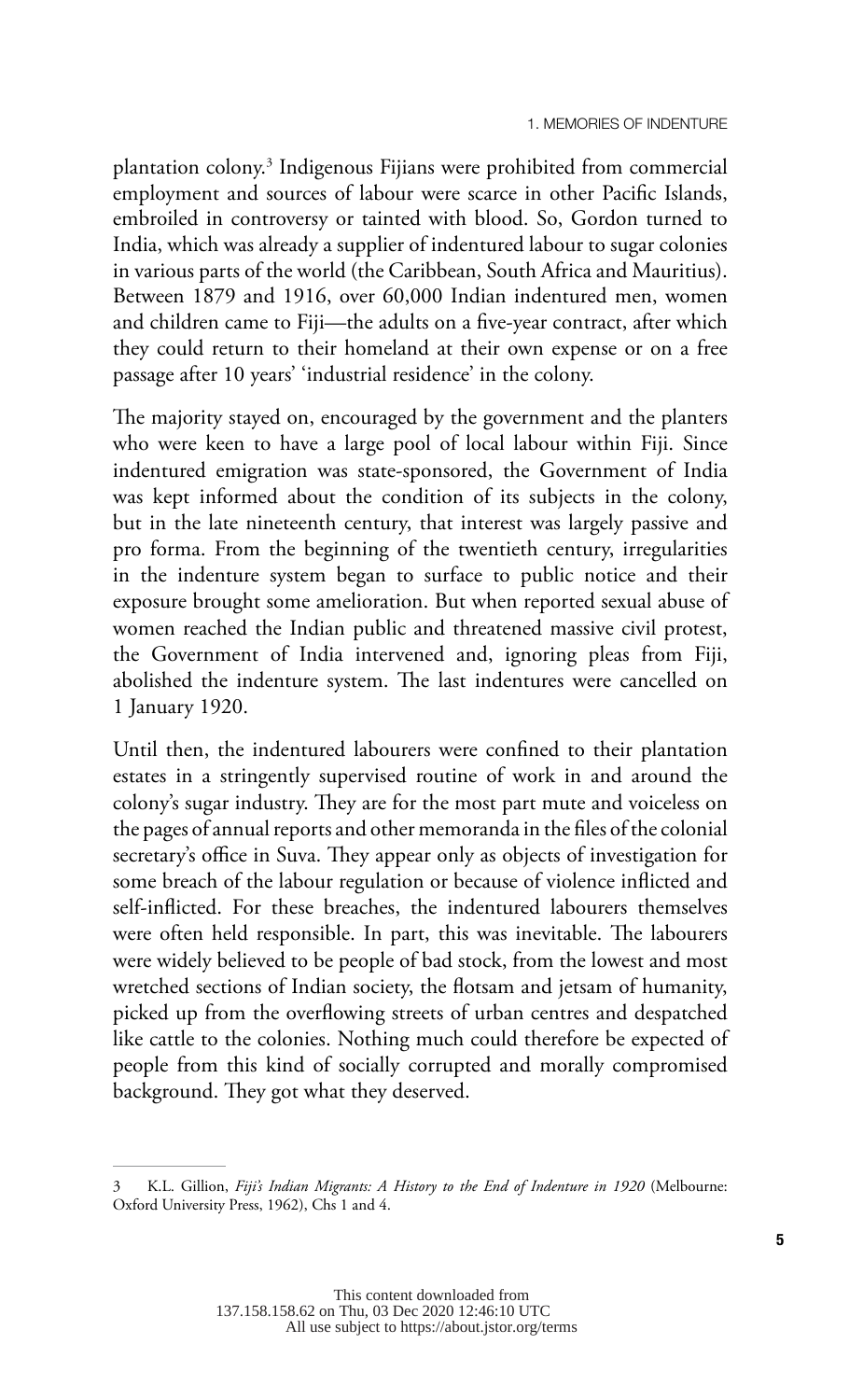Bad stock was, of course, part of the ideology that justified the system. The truth was more complex. The immigrants were a representative sample of late nineteenth-century rural Indian society.<sup>4</sup> They emigrated in roughly the same proportion as their size in the total population. Migrants represented all the major castes and classes: higher castes, traders and artisans, agriculturalists and labourers, victims of profound changes taking place in rural India under the impact of the British revenue policy, which induced poverty, dislocation and the fragmentation of land holdings. Famines and droughts added their own share to the increasing rural misery.

The result was a resort to migration to urban centres for employment, making remittances an integral part of the rural economy in the Indo-Gangetic Plain of North India. Men were leaving as well as women. It was from this uprooted mass of humanity on the move that the indentured immigrants came, some undoubtedly victims of fraudulent recruiting practices by the *arkatis* (recruiters), but others in search of better opportunities elsewhere. Many did not envisage a permanent rupture, hoping to return one day. But time passed, memories of India faded and the day of decision never came.

> The passage of time has too long been trampled over to bear your wistful recollections, and you only know the name of the ship they brought you on because your daadi told it to you.5

They were 'coolies' in the eyes of the colonial world, beasts of burden, but some suffered more than others. Women bore the brunt of racism as well as sexism. They were held accountable for the two most obstinate problems of indenture. One was the heart-rending high infant mortality rates, especially in the 1890s, when nearly a quarter of the children could die within the first year of birth. Officials laid the blame for this at the feet of Indian mothers, who allegedly lacked the 'motherly instinct' due in part to their loose morals, rampant promiscuity and poor hygiene.<sup>6</sup>

<sup>4</sup> Brij V. Lal, *Girmitiyas: The Origins of the Fiji Indians* (Canberra: Journal of Pacific History, 1983). 5 Shanan Yardan, 'Earth is brown', in *They Came in Ships,* ed. McDonald et al., pp. 242–50, at p. 250.

<sup>6</sup> Brij V. Lal, 'Kunti's cry', in Brij V. Lal, *Chalo Jahaji: On a Journey of Indenture through Fiji* (Suva: Fiji Museum, 2000; Canberra: ANU E Press, 2012), pp. 195–214, [doi.org/10.22459/CJ.12.2012](http://doi.org/10.22459/CJ.12.2012); Ralph Shlomowitz, 'Infant mortality and Fiji's Indian migrants, 1879–1919', *Indian Economic and Social History Review* 23(3) (1986): 289–302, [doi.org/10.1177/001946468602300303.](http://doi.org/10.1177/001946468602300303)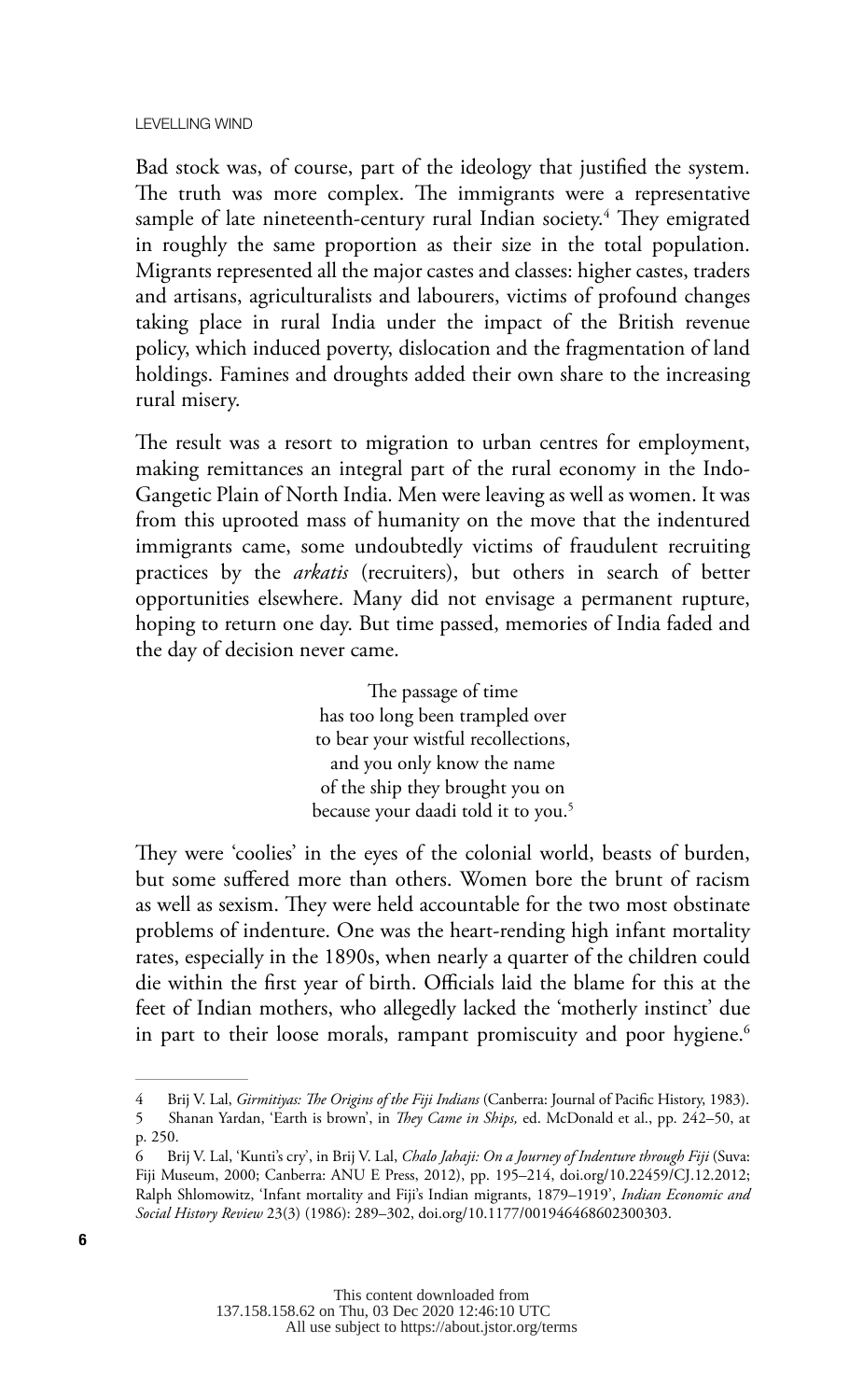Few attributed the calamity to the nature of plantation work and the routine itself: the absence of child-rearing facilities on the estate lines; the compulsion on women to return to back-breaking field work soon after giving birth; the prevalence of debilitating infectious diseases such as hookworm diarrhoea, dysentery and anaemia to which many, mothers and children included, succumbed in disastrous numbers. These diseases were, by far, the biggest takers of human life on the plantations.<sup>7</sup>

The other major problem afflicting the Indian indentured population was suicide. Suicide was not a major killer but because of its tragic and sensational nature, violent and unnatural, it attracted public attention; and Fiji Indians at the turn of the twentieth century had the highest suicide rate among all Indian labour-importing colonies.8 For this tragedy, too, women bore the major blame. 'Sexual jealousy' was the catch-all phrase used to explain the cause of death. Proportionately more men than women took their own lives. There was sexual disparity in the recruited population, with a stipulated 40 women migrating to every 100 men. The ratio had been in place since the 1870s and was invariably met in Fiji's case.

But while the recruitment of some women alleviated the disparity somewhat, it did not solve it. Competition for women was an inescapable fact of life on the plantations. Officials alleged that women ruthlessly exploited their 'scarce value'. They reportedly attached themselves to one man, got their rewards in jewellery and other valuable items, moved on to another man and perhaps another, leaving the jilted men to take their lives, most commonly by hanging. No doubt some women trafficked in sex, but suicides had other causes besides sexual jealousy: the cultural prejudice of the dominant towards the minority communities;<sup>9</sup> the collapse of the integrative institutions of society such as family, kinship and community; the violence; the relentless pace of work; and the sense of despair and hopelessness that followed the realisation that the break with India was permanent, and that there would be no return. And most of the suicides occurred within a relatively short time following the immigrants' arrival in the colony.

137.158.158.62 on Thu, 03 Dec 2020 12:46:10 UTC All use subject to https://about.jstor.org/terms

<sup>7</sup> See Glenn Fowler, '"A want of care"', in Lal, *Chalo Jahaji,* pp. 237–90; Nicole Duncan, 'Death on Fiji plantations', in Lal, *Chalo Jahaji,* pp. 291–323; Anthony Cole, 'Accidental deaths', in Lal, *Chalo Jahaji,* pp. 324–36; Jane Harvey, 'Naraini's story', in Lal, *Chalo Jahaji,* pp. 337–47.

<sup>8</sup> Brij V. Lal, 'Veil of dishonour', in Lal, *Chalo Jahaji,* pp. 215–38.

<sup>9</sup> Vijay Naidu, *The Violence of Indenture in Fiji* (Suva: World University Service, 1980).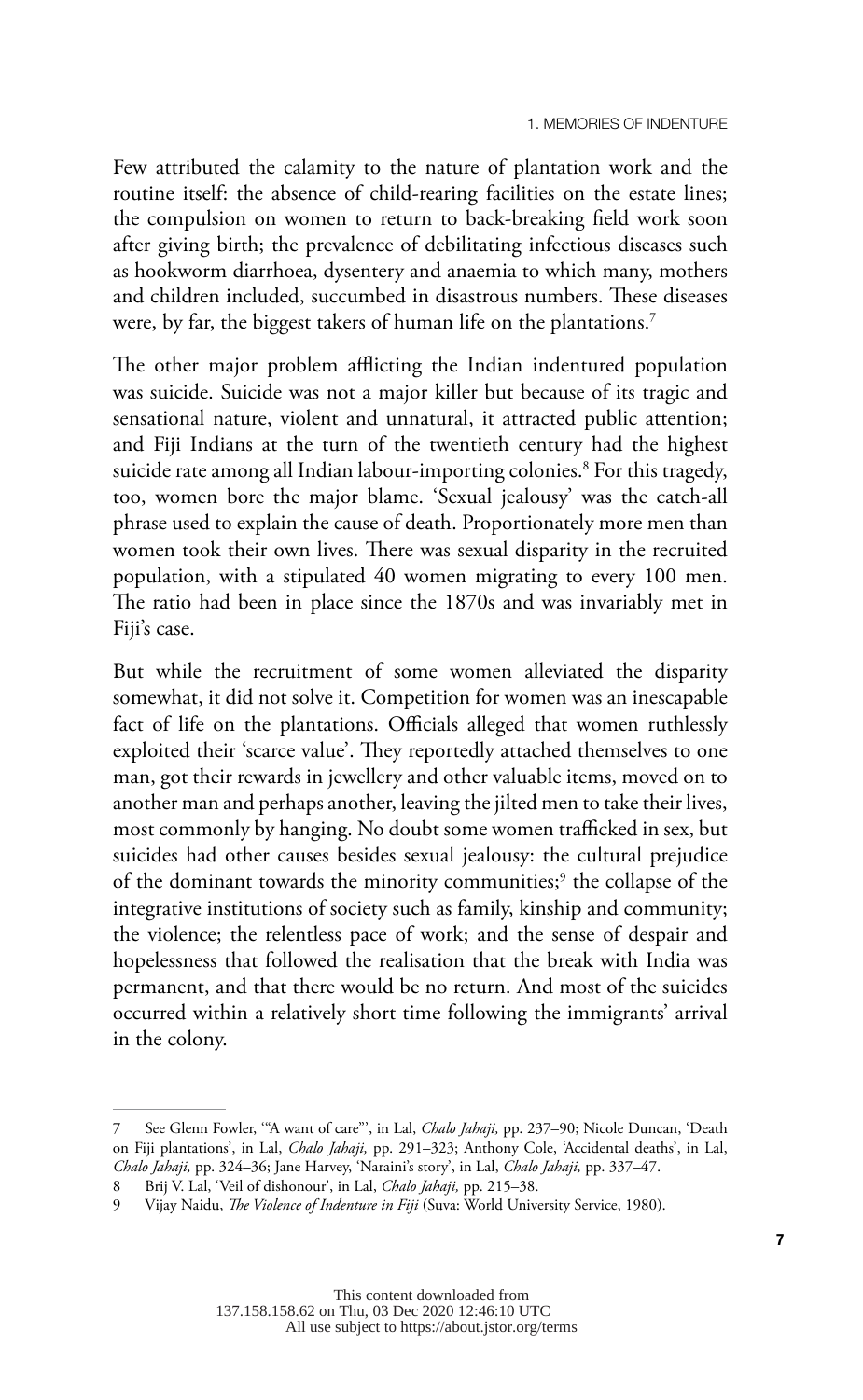These were truths revealed in scholarly investigations decades later. In official discourse and imagination, the *girmitiyas* remained beasts of burden from broken backgrounds that had done well for themselves by migrating to Fiji. Instead of holding grudges against the government and the planters, the *girmitiyas* should be grateful for the opportunities that came their way, grateful to be delivered from grinding poverty and social oppression. Indenture had its faults. There were breaches of the penal code, there was violence, but these blemishes were not enough to besmirch the name of the system itself. Officials had come to accept that the 'curtailment of liberty implicit in the system was reasonable and just'.<sup>10</sup> The same narrative persisted after the end of indenture in 1920 when Indians in Fiji began to demand political representation on the basis of equal franchise.11 The pages of the legislative council debates are replete with words and phrases from European members imputing inferiority to the Indians and demanding observance from them of their proper place in the broader scheme of things in Fiji—at the bottom. Because of their lowly, untutored background, Indians could not possibly be trusted as partners in government, which should, instead, continue to remain in European hands. That was the natural order of things, preordained.

The gaze turned from contempt to pity in the eyes of missionaries and others who began to take an interest in the life of the indentured Indians at the beginning of the twentieth century. For J.W. Burton, the generally well-disposed Methodist missionary, the only salvation for the Indians lay in converting to Christianity, to which cause he expended considerable effort but without success. Burton showed a more sympathetic understanding of the predicament of the Indians and the environment in which they worked, the pressures they endured. He wrote, 'The coolies, however, are not all scum. Among them are to be found, here and there, well-educated men, of good caste and not without refinement.'12 But these opinions were few and far between; for the missionaries, the best of them were Christian converts and others well versed in Western etiquette.

<sup>10</sup> Brij V. Lal, *Crossing the Kala Pani: A Documentary History of Indian Indenture in Fiji* (Canberra: Division of Pacific and Asian History, Research School of Pacific and Asian Studies, The Australian National University, and Suva: Fiji Museum, 1998), p. 215.

<sup>11</sup> K.L. Gillion, *The Fiji Indians: Challenge to European Dominance, 1920–1946* (Canberra: Australian National University Press, 1977), Ch. 7.

<sup>12</sup> J.W. Burton, *The Fiji of Today* (London: Charles H. Kelly, 1910), p. 277; Gillion, *Fiji's Indian Migrants,* pp. 166–67.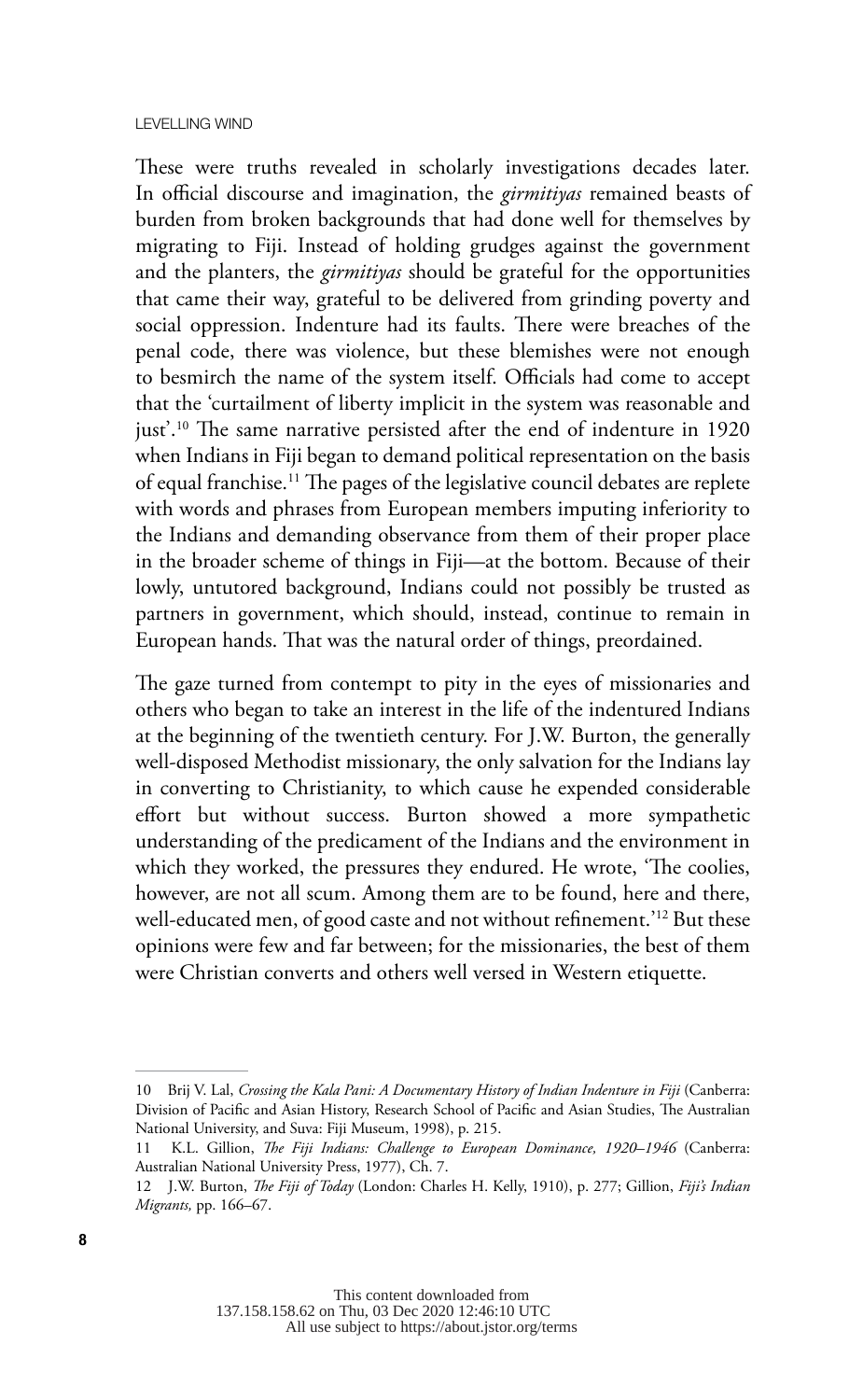### Hannah Dudley puts it this way:

An Indian in becoming a Christian, they [Indians] believe, ceases to be an Indian; he eats meat willingly, drinks water others have been drinking, and breaks other religious laws, the doing of which is considered by them far more heinous than any violation of the moral code. They believe that Christianity is the religion for Europeans and Hinduism is for the Indians.<sup>13</sup>

Mrs Bailey in M.G. Vassanji's masterly novel *The Book of Secrets,* about East Indians in East Africa, expresses a view that would aptly describe the Fiji situation: 'The Indians are half savages,' she says. 'And therefore worse,' her companion agrees. 'You can do nothing with them.' Gone too far the other way for salvation, the Hindus and Muslims are 'incorrigible in their worst suspicions. They will always remain so'.14 Once again, women incurred the moral censure of the missionaries. Florence Garnham examined the social and moral conditions of the Indians on the plantations and, although sympathetic, wrote of the 'utter abandonment of morals' by young and old alike. 'The life on the plantations alters their [women's] demeanour and even their very faces. Some looked crushed and broken hearted, others sullen, others hard and evil.'15

Of all the missionaries and expatriate observers, the most influential was Mahatma Gandhi's confidante and emissary C.F. Andrews.16 He visited Fiji twice, in 1916 and 1918, and wrote a probing, if also frequently prejudiced, report (in the form of a substantial pamphlet) on his findings. He was, as expected, critical of much of what he saw: the failings of the indenture system; its many irregularities; breaches of the labour regulations; and the need for urgent reform. Perhaps his mind about the evils of the indenture system had already been made up before he left India. The indenture system had to go irrespective of any other consideration. Andrews's account, especially of the abuse of indentured women, who came in for severe treatment in his report, caught the public imagination in India, which led eventually to the abolition of the system.

<sup>13</sup> Morven Sidal, *Hannah Dudley: Hamari Maa* (Suva: Pacific Theological College, 1997), p. 38.

<sup>14</sup> M.G. Vassanji, *The Book of Secrets* (Toronto: McClelland & Stewart, 1994), p. 44.

<sup>15</sup> Florence E. Garnham, 'Report on the social and moral conditions of Indians in Fiji', quoted in Brij V. Lal, *Crossing the Kalapani: A Documentary History of Indian Indenture in Fiji* (Suva: Fiji Museum, 1998), p. 162.

<sup>16</sup> Hugh Tinker, *The Ordeal of Love: C.F. Andrews and India* (London: Oxford University Press, 1979).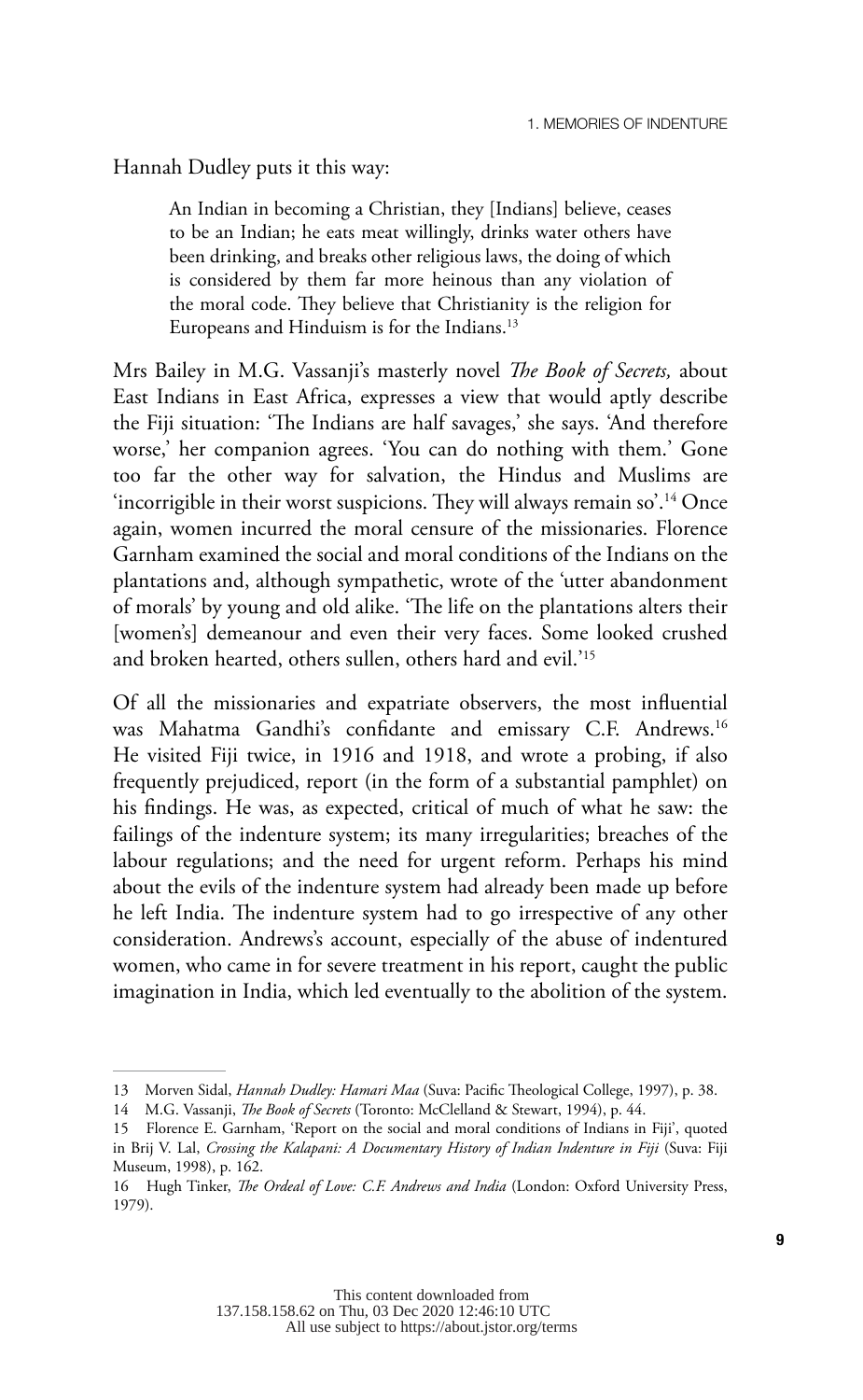He wrote of the collapse of culture and custom among the immigrants, and the squalid living conditions in the 'lines', which, he said, had the 'morals of the poultry yard'. Andrews wrote:

The Hindu woman in this country is like a rudderless vessel with its masts broken … being whirled down the rapids of a great river without any controlling hand. She passes from one man to another, and has lost even the sense of shame in doing so.<sup>17</sup>

This portrayal was as harsh as it was unfair, but truth, in the objective sense, was not a part of his purpose or brief. Andrews was engaged in a moral crusade against indenture, and if women had to be demonised to arouse the conscience of India, then that price had to be paid by the victims. That is one of the saddest legacies of the anti-indenture struggle in Fiji and elsewhere.

A similar picture of moral collapse and degradation emerges from Totaram Sanadhya's *Fiji Dwip Men Mere Ikkis Varsh* (My twenty-one years in Fiji).18 Totaram had come to Fiji as an indentured labourer in 1892 and returned to India in 1913 when Hindi journalist Benarsidas Chaturvedi ghost wrote an account of Sanadhya's time in Fiji. But that account was a polemical text, designed to expose the horrors of the indenture system and to contribute to its abolition. In this endeavour, it was singularly successful.<sup>19</sup> Once again, the treatment of women, especially their sexual exploitation by European overseers, and Indian *sirdars* (foremen), too, played a critical role in awakening the Indian conscience towards the atrocities committed in Fiji and other sugar colonies. Indians as victims is the dominant theme in the narrative. But only that portion of the manuscript that detailed the horrors of the indenture experience, and which could thus aid the anti-indenture crusade, was published. That portion that concerned the social and cultural life of the Indian community in Fiji remained unpublished. Chaturvedi gave that manuscript to Ken Gillion, author of the standard history of Indian indentured migrants to Fiji, who passed it on to his last doctoral student (me). An edited version was published in

<sup>17</sup> C.F. Andrews and W.W. Pearson, *Indian Indentured Labour in Fiji* (Perth: Privately published, 1918), Appendix, p. 6.

<sup>18</sup> Totaram Sanadhya, *My Twenty-One Years in Fiji, and, The Story of the Haunted Line,* ed. and trans. John Dunham Kelly and Uttra Kumari Singh (Suva: Fiji Museum, 1991).

<sup>19</sup> Gillion, *Fiji's Indian Migrants,* pp. 147, 158, 174–75.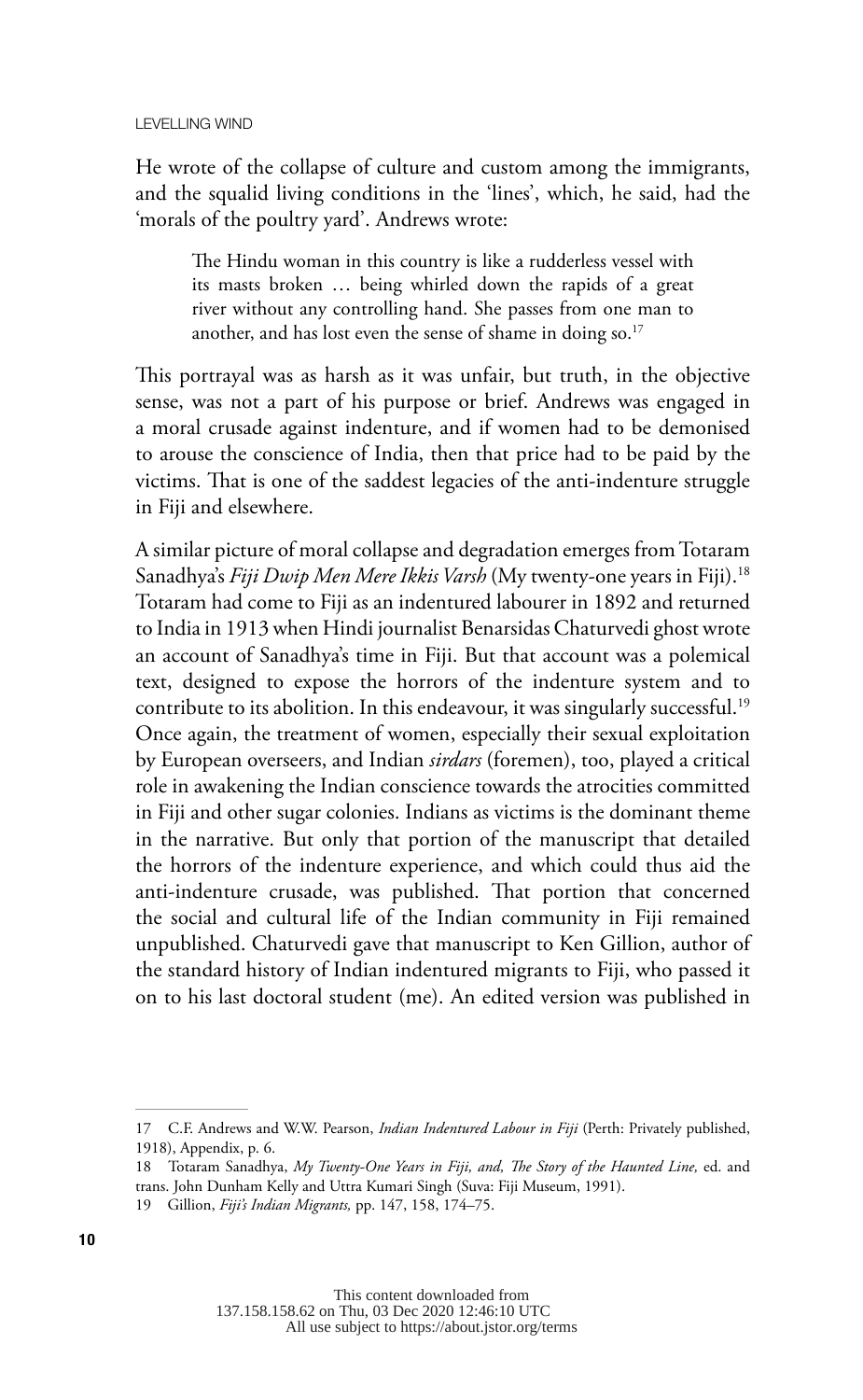1994 and revised and reissued in 2012.<sup>20</sup> The manuscript reveals some of the darker aspects of the inner life of the Indian community: the duplicity and deception; the nefarious goings on in the community; and the fraudulence and exploitation by Indian moneylenders and charlatans. But all this remained hidden from the public view for nearly a century.

The abolition of indenture in 1920 marked the end of the first phase of the Indo-Fijian presence in Fiji. The second began soon afterwards with twin projects at the forefront of the community's social and political agenda. The political agenda began with the demand for equal political representation on the basis of noncommunal franchise—that is, a common roll. Indian leaders raised the issue in 1929 when they were first elected to the legislative council.21 The motion was, unsurprisingly, defeated, whereupon the Indian elected members walked out. They returned later without their demands being met, but the common roll issue would continue as a major political platform for the community over the next half century. Interestingly, the demand for equality was based on the notion of equal citizenship as members of the British Empire irrespective of race or creed. *Girmit* featured little in this discourse or in much else at the time. The eyes of the Indo-Fijian community were firmly focused on the future, not on the past, which had no redeeming features.

On the cultural front, the Indo-Fijians began the massive task of reconstruction to give identity and purpose to a people floundering in the wilderness, unsure of which way to go. A number of voluntary organisations such as the then India Sanmarga Ikya Sangam (TISI) and the Fiji Muslim League were founded in the 1920s to provide moral guidance and leadership to their followers. The older Hindu organisations, the Sanatan Dharam and Arya Samaj, engaged in vigorous (and, in hindsight, futile) debates about the validity and legitimacy of certain rituals and cultural protocols, the proper way to worship, to celebrate life and mourn its passing, as did the Sunnis and the Shias over the correct interpretations of the Qur'an and the proper line of succession following the Prophet Mohammed's death. Temples and mosques appeared in most Indo-Fijian settlements.

<sup>20</sup> Brij V. Lal and Yogendra Yadav (eds), *Bhut Len Ki Katha: Totaram Sanadyha's Fiji* [in Hindi] (New Delhi: Saraswati Press, 1994); Brij V. Lal, Ashutosh Kumar and Yogendra Yadav (eds), *Bhut Len ki Katha: Girmit ke anubhav. By Totaram Sanadhya* (The story of the haunted line: The experience of *girmit* by Totaram Sanadhya) (New Delhi: Rajkamal Prakashan, 2012).

<sup>21</sup> Gillion, *The Fiji Indians,* pp. 137–39.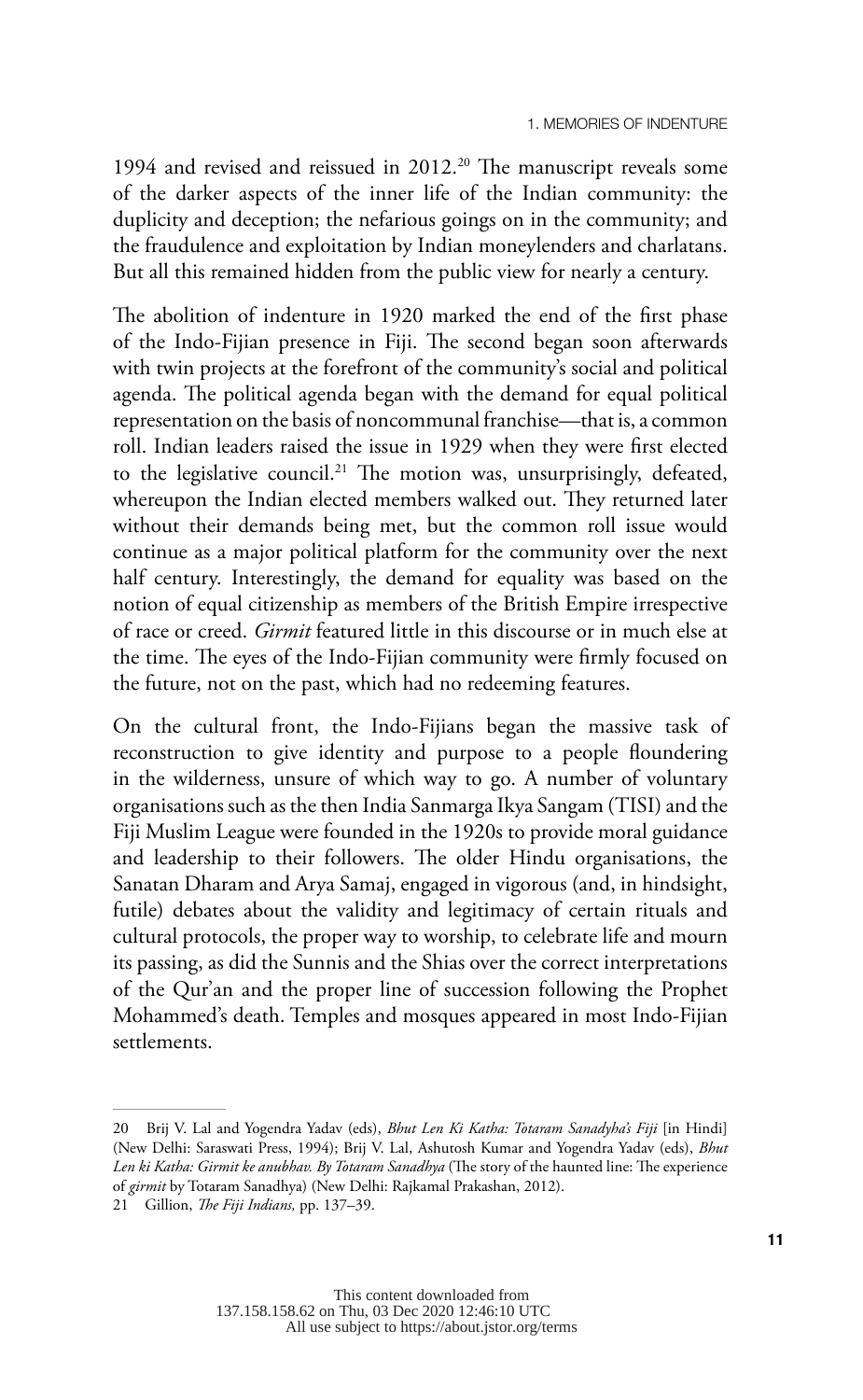A new world was beginning to emerge, forged from the remnants of a remembered past but shorn of the arcane rites and rituals of village India. Over time, religion became one of the primary markers of identity in the Indo-Fijian community, drawing boundaries that would become hard to cross or were crossed at considerable personal and social cost. *Panchayats* (village councils) were encouraged in the 1930s, based on the Indian model, to help resolve tension and conflict in the community, but these gave way to more egalitarian councils reflecting the changed realities of Fiji. Indo-Fijian settlements were a haphazard collection of widely scattered households with few settled ideas about the codes for correct conduct so well understood on the subcontinent. Fiji was not India.

Rudimentary schools sprang up, giving children a semblance of education. I have in front of me as I write a rare bound copy of the English–Hindi *Fiji School Journal* from 1929–1934—an official government publication which contains lessons taught in Indian primary schools throughout Fiji. The content of the curriculum is revealing. Apart from lessons on such basic things as good hygiene and good husbandry, the *Journal* has comprehension lessons about the kings and queens of England, great achievements of English and Western civilisations and technology as well as stories on legendary figures of Indian mythology and more recent history: pride-inducing pieces that pupils were expected to memorise and reproduce on paper. There was near-total amnesia about Fiji's history, and nothing on the historical experience of the Indians in Fiji; this when the majority of the pupils reading the text were Indian. It is as if that past never existed. Instead, Indian children were taught about the remote pasts of England and India. As for *girmit* itself, its 50th anniversary occurred in May 1929. Prominent Indian groups burnt an effigy of 'Mr Girmit' and observed the occasion as a day of shame.<sup>22</sup> Indenture was the site of embarrassing, not inspirational, history.

And so it remained for the next three decades or more. Children growing up in Fiji in the 1950s and 1960s knew little about their foundational past. *Girmitiyas* were on their way out, and those few remaining were often treated as oddities, clad in *dhoti* and *kurta,* with a *pagri* on their close-cropped heads, speaking a variety of dialects incomprehensible to us; they were a people from another place and another time, waiting to die, irrelevant to our needs and times. There was no serious enquiry

<sup>22</sup> ibid., pp. 120–56.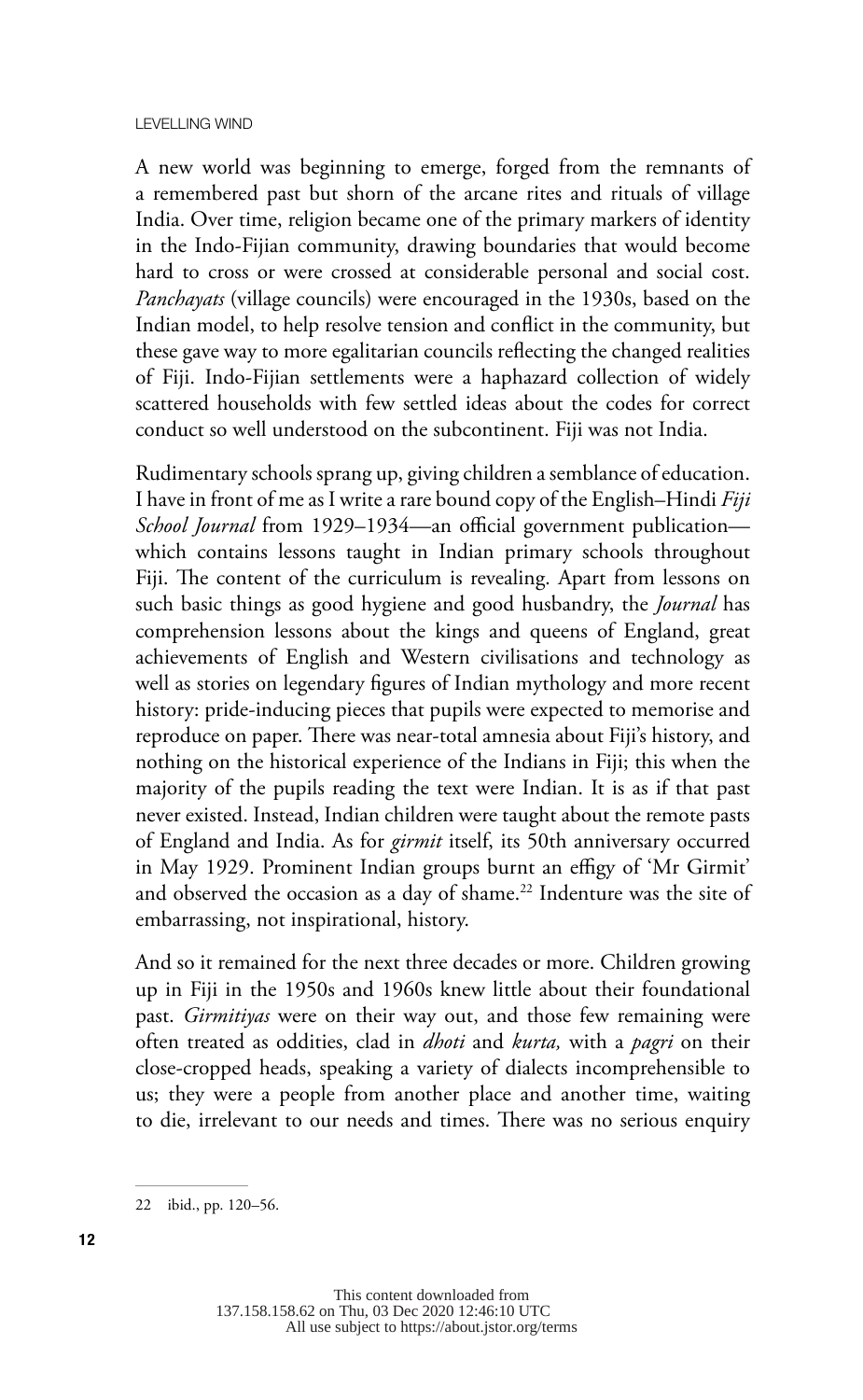about them, no effort to listen to their stories. No one talked. By the time attitudes changed and people wanted to know, it was too late. Our canefarming parents were eking out a meagre livelihood on the outer edges of poverty on a 10-acre (4-hectare) block of leased land.

Neither they nor we had the time, energy or curiosity to enquire about an important but rapidly fading past. It appears important to us now, but it was not then. At school, too, the past pattern of amnesia persisted. There was nothing about *girmit,* or about Fiji for that matter more generally, in the school texts, which were instead full of material on the history and geography of the United Kingdom and later Australia and New Zealand. The children were being prepared for careers as teachers, administrators, managers and civil servants in an independent Fiji that did not need halfbaked *babus* (Indian male clerks) conducting enquiries into the country's past and asking troublesome questions.

Two things indirectly provided an added impetus to the rejuvenation of interest in the past. One was the founding of the University of the South Pacific in 1968—an historic event that for the first time placed tertiary education within the reach of most people in Fiji, including children from poor homes. The intellectual ethos and mission of the university were firmly utilitarian: to provide trained workers for a rapidly decolonising Pacific. Nonetheless, its humanities and social science curricula introduced students to aspects of Fijian and Pacific Islands' histories and cultures. It was through these courses that I encountered texts about my own past, in books such as Gillion's *Fiji's Indian Migrants* and Adrian Mayer's *Peasants in the Pacific.*23 It was an enthralling experience to come across names of people and places and events with which we were intimately familiar but which we had hitherto not seen in written words. My curiosity was further aroused by short stories by authors such as Raymond Pillay, who wrote with insight, sympathy and humour about the inner lives of our people that took us further and further back into the past.24 *Girmit* was no longer a vague, strange word but one whose resonances could be seen and felt. It was real. We felt connected.

<sup>23</sup> Gillion, *Fiji's Indian Migrants*; Adrian C. Mayer, *Peasants in the Pacific: A Study of Fiji Indian Rural Society,* 2nd edn (Berkeley, CA: University of California Press, 1973).

<sup>24</sup> Raymond Pillay, *The Celebration: Collection of Short Stories* (Suva: South Pacific Creative Arts Society, 1980).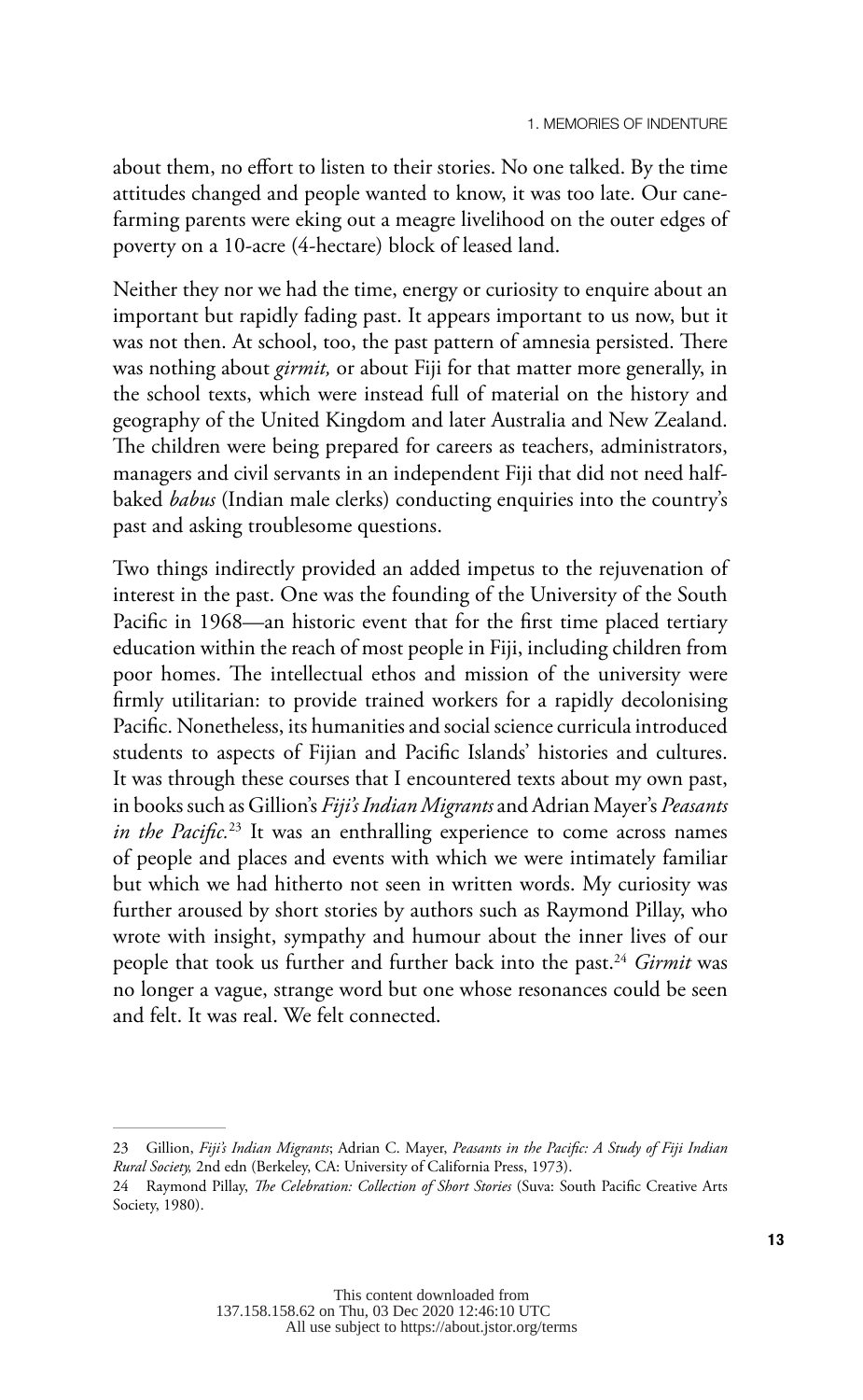The 100th anniversary of the arrival of Indians in Fiji, in 1979, was celebrated as a national holiday marked by multifaith prayers, music, dance and sports. Surviving *girmitiyas,* well into their twilight years, were sought out and feted on the national stage and their experiences recorded for posterity by radio.<sup>25</sup> They were being honoured, for the first time, for all that they had done for Fiji under the most difficult and inhumane of circumstances. The word *girmit* gained a currency it never had before. Scholars contributed their own share. Ahmed Ali, the then leading Fiji historian at the University of the South Pacific, taped interviews with *girmitiyas* in various parts of Fiji, including in Labasa, my home town.<sup>26</sup> Ali was a Suva-bred boy, Marist-educated, with practically no knowledge of Hindi, so he conducted the interviews with the assistance of others, myself included.

There were no set questions, no systematic interview pattern—the main concern was to obtain the information that could be extracted from very old people with porous memories. The tapes were transcribed, but by whom it is not known; and they have disappeared so that it is not possible to authenticate the accuracy of the transcriptions. For the most part, it contains accounts of pain and hardship, brutality and exploitation. That seemed to be the sum total of the *girmitiyas'* plantation experience. There was no probing about alternative narratives that might suggest diversity and difference in the experience of indenture.

Ahmed Ali's extended introduction made explicit his central thesis that indenture was simply slavery by another name, a 'total institution' whose brutality and violence took unimaginable toll on the *girmitiyas,* psychologically 'infantilising' them. *Girmit* was *narak,* hell, 'as pernicious towards the end as it was in the beginning; violence engulfed life in the *Girmit* lines till abolition'. 'Violence characterized the relations of the ruler and the ruled, between master and servant, and among the labourers.' Murder and mayhem were the order of the day: 'Indentured labourers found strange solace in domestic violence, men against women, and in

<sup>25</sup> Farzana Gounder*, Indentured Identities: Resistance and Accommodation in Plantation-Era Fiji* (Amsterdam: John Benjamins Publishing, 2011).

<sup>26</sup> Ahmed Ali, *Girmit: The Indenture Experience in Fiji* (Suva: Fiji Museum, 1979). See also Doug Munro, 'In the wake of the *Leonidas:* Reflections on Indo-Fijian indenture historiography', *The Journal of Pacific Studies* 28(1) (2005), pp. 93–117, available from: [www.usp.ac.fj/fileadmin/files/Institutes/jps/](http://www.usp.ac.fj/fileadmin/files/Institutes/jps/DougMunro.pdf) [DougMunro.pdf](http://www.usp.ac.fj/fileadmin/files/Institutes/jps/DougMunro.pdf) (accessed 5 April 2018).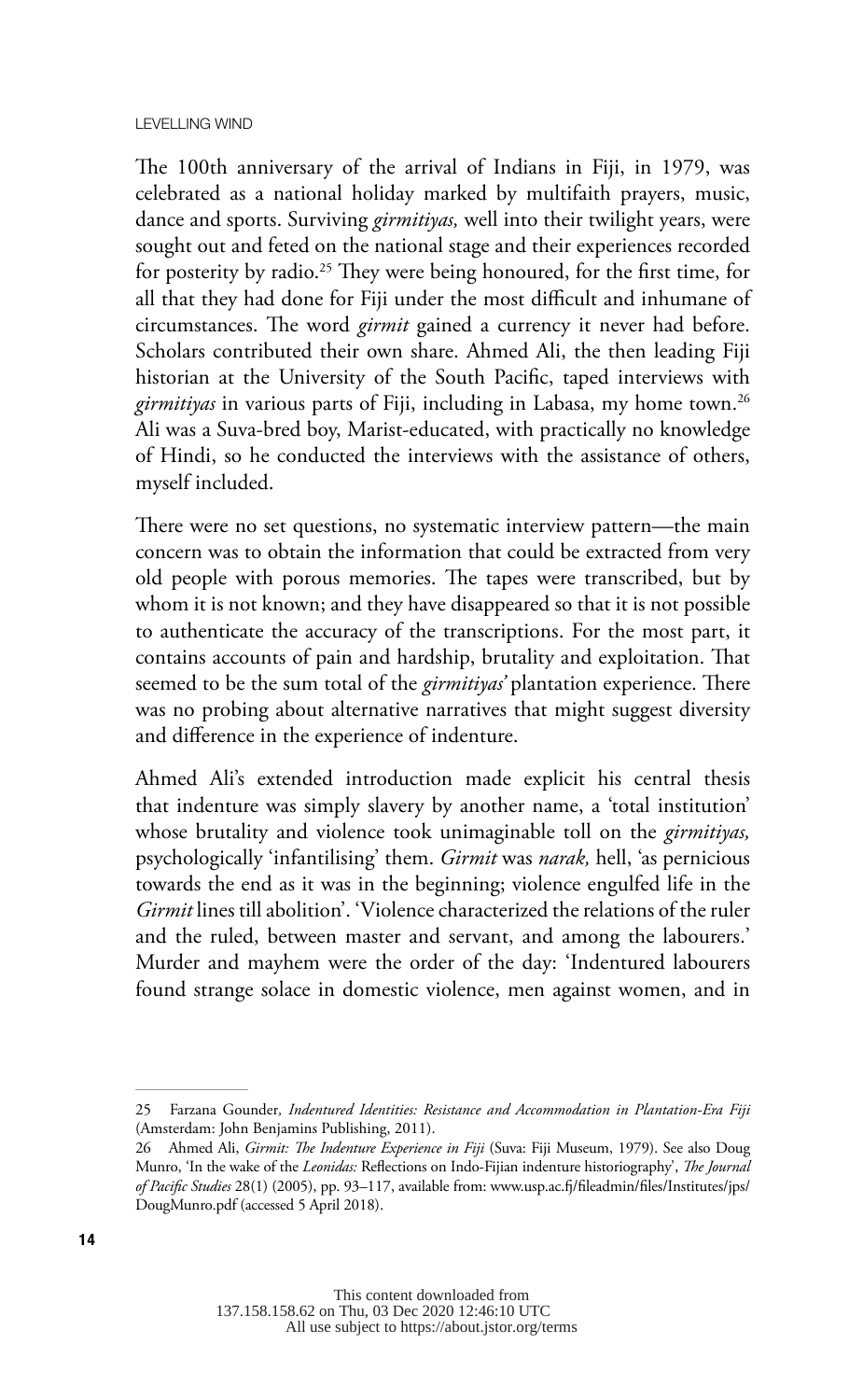manslaughter and murder.' All in all, the experience was 'dehumanising', 'brutalising', 'traumatic, destabilising and disorienting in nature', 'an inevitable purgatory towards earthly paradise'.

The plantation system was a microcosm of the colonial microcosm in which planters prospered. Both were hierarchical and sustained by an ideology of organised racism wherein the person with white skin was master, the dark skin destined to slave for the white master's gain. Violence was endemic in both the colonial universe and the plantation compound.<sup>27</sup>

Ali was hugely influenced by the narrative of indenture authored by Hugh Tinker in his highly influential and emotionally charged 1974 book, *A New System of Slavery.*28 The title said it all. Indenture was simply slavery by another name. Men and women who came under it were improperly recruited under false promises. On the plantations, violence ruled the day. Elaborate rules on paper governing the system remained largely that, rules on paper, nothing more. The hand of justice remained distant and arbitrary, and this condition persisted throughout the life of the system. Tinker's thesis was widely popular and its appeal persists among both the lay and the scholarly community for it has become an all-encompassing, emotionally appealing explanation of indenture needing no further enquiry or scrutiny. It settles the issue beyond dispute or debate. The slavery thesis, by emphasising suffering and sacrifice with no rewards, also found resonance in the political struggle of Indian communities for full acceptance and equality across the globe, from Guyana and Fiji to Burma, Uganda and South Africa.

Things have moved on. The *girmit* narrative is no longer concerned with the grand moral questions of indenture, with questions of right and wrong and with apportioning blame. Among a newer generation of scholars, the appeal of the Tinker thesis has dimmed. The latest dissension from the slavery thesis comes from Trinidad's Gerard Tikasingh who rejects 'the mythic ideas that indentured immigration was some form of disguised slavery'. Indenture, he argues, was 'a contract for a five-year term of service, for which the worker was paid. It was a contract for a term of

<sup>27</sup> Ahmed Ali, 'Resisting girmit', in *Girmitiya: Souvenir Magazine of the National Farmers Union* (Suva, 2004), pp. 64–69.

<sup>28</sup> Hugh Tinker, *A New System of Slavery: The Export of Indian Labour Abroad, 1830–1920* (London: Oxford University Press, 1974).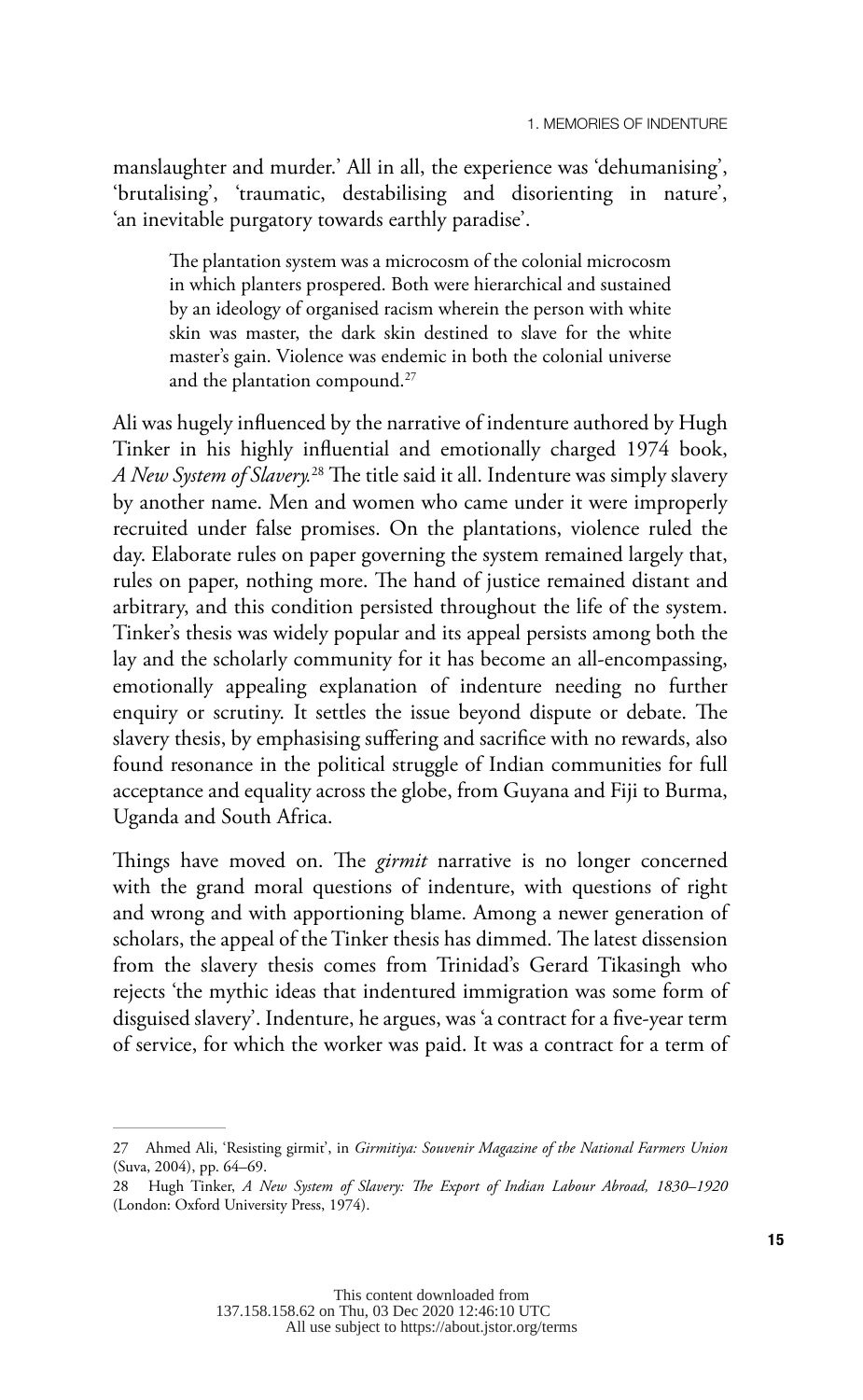service, not involving the ownership of a person<sup>'29</sup> Violence and brutality in the system are readily conceded, but the diverse experience in different places is also acknowledged. Fiji was not Guyana or South Africa. There was change over time.

Greater agency is accorded to the *girmitiyas* in the making of their own histories. The emphasis in the literature has now shifted to the actual lived experiences of indenture, the ways in which men and women from a variety of social and economic backgrounds coped with the demands made on them, raised families, formed communities and forged new identities from fragments of the new and the old. In Fiji at least, indenture was not a life sentence, as it was in some other places. But it was a limited detention of five or at most 10 years, after which the freed *girmitiyas* set up on their own in settlements of leased or privately acquired lands.

This, then, is the latest avatar of the *girmit* narrative, but it struggles to find full acceptance in popular imagination. Nuance, qualification and subtlety do not travel as well as sharp images and views simply presented in stark, easily grasped words. That, I suppose, is the fate of scholarly discourse in the public arena. But at least *girmit* is no longer an experience languishing in the shadows; a cause for shame and embarrassment. It has become a household word among Indo-Fijians and many indigenous Fijians have also heard of *girmit.* During the 2004 celebrations marking the 125th anniversary of the arrival of Indians in Fiji, it was interesting to observe two rival groups, aligned to two different Indo-Fijian political parties, the Fiji Labour Party and the National Federation Party. Each published separate glossy pamphlets full of pictures and stories about the past and potted biographies of prominent individuals. They organised rallies and ceremonies to mark the occasion. Subtly, each was accentuating the role and contribution of its own selected heroes, each claiming to be the proper inheritor of the legacy of *girmit.* Some used the occasion to differentiate the descendants of the 'pioneer' Indians who came under indenture from the free migrants who came later—to differentiate between *girmitiyas* and non-*girmitiyas.* This has long been a refrain in Indo-Fijian political discourse and the politics of inclusion and exclusion.

<sup>29</sup> Gerard Tikasingh, *Trinidad During the 19th Century: The Indian Experience* (Trinidad: R.P.L. Limited, 2012), pp. x–xi.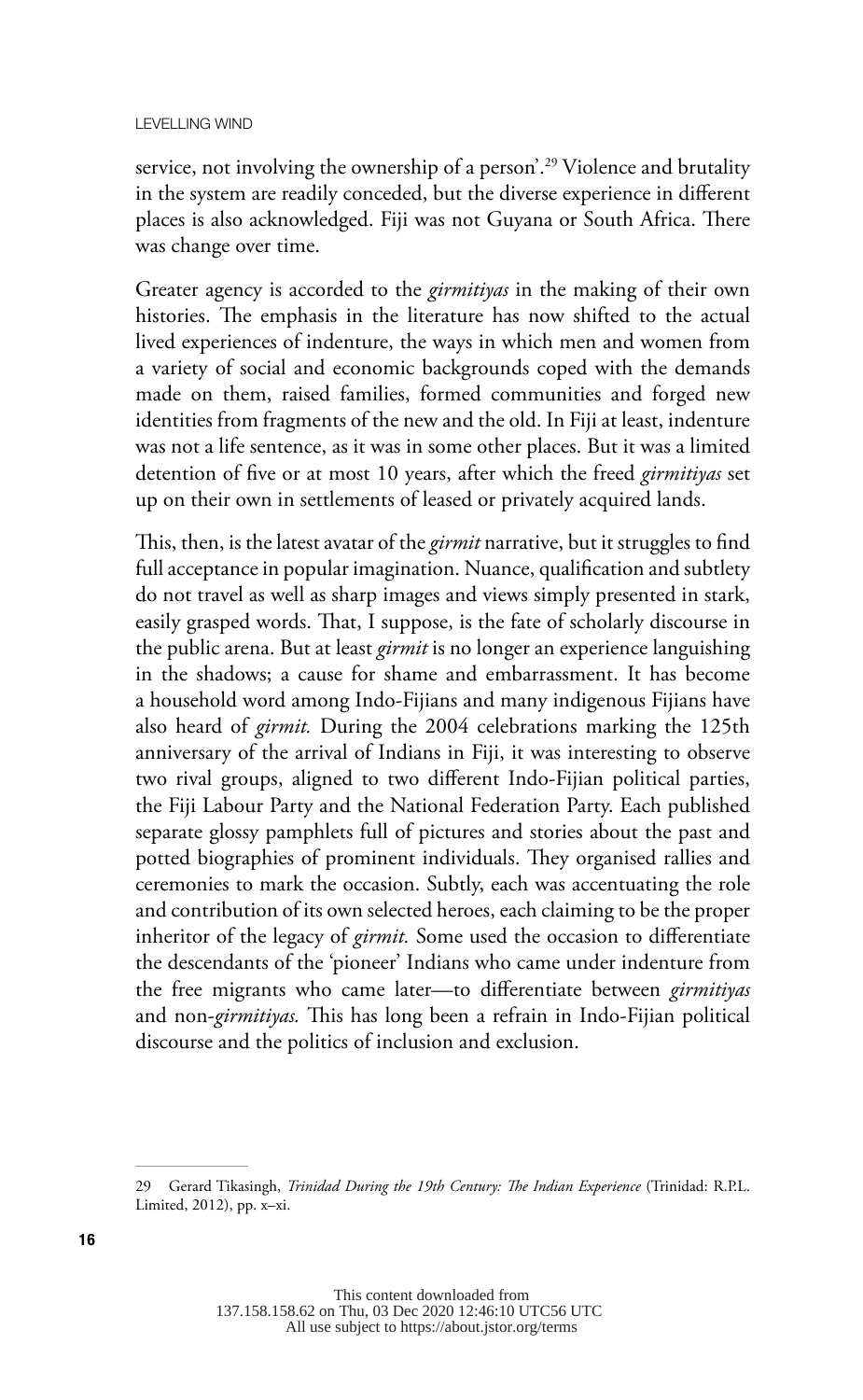The commemoration of *girmit* has acquired a political edge to it in recent decades as Fijian nationalists have tried to disinherit the Indo-Fijian community of their political rights. Subtly, the *girmit* experience is transformed into a serviceable ideology to demand equal rights for the descendants of the *girmitiyas,* not as a matter of grace from the powers that be, but as a matter of birthright; we have earned our right to belong to this country as full citizens. This is our home, too. We are not here on the sufferance of others. Our existence here is non-negotiable.

> Generations nurtured from my seeds will clasp their hands and say our ancestors carved those fields which have given us meanings meanings to stand tall This land is ours too.<sup>30</sup>

The quest for acceptance and equality is both legitimate and necessary, but it clashes head-on with another powerful claim: the claim to paramountcy by the indigenous Fijians, premised on the assumption that as the first settlers in the land, their rights, interests and concerns deserve privileged consideration. The paramountcy versus parity paradigm keeps the *girmit* experience as an ideological platform at the forefront of Indo-Fijian political discourse.

Remembering *girmit* is no longer confined to the Indo-Fijian community in Fiji alone. The *girmit* narrative has taken a different turn in recent decades with the increasing size of the Indo-Fijian diaspora in North America and in Australia and New Zealand. There is a palpable sense of the need to know in the new generation growing up in these places. Hardly a week goes by when I do not receive a request from a complete stranger, usually a younger person, often a university student, for information about their roots in India. The need to know is deep and genuine, but the quest often remains unrealised because the information about their ancestors (their district of origin, the name of the ship on which they came, the approximate date of migration) is incomplete. Some younger investigators have made documentaries or short films about their journeys back.

<sup>30</sup> Rooplall Monar, 'Babu', in *They Came in Ships,* ed. McDonald et al., pp. 203–05, at p. 205.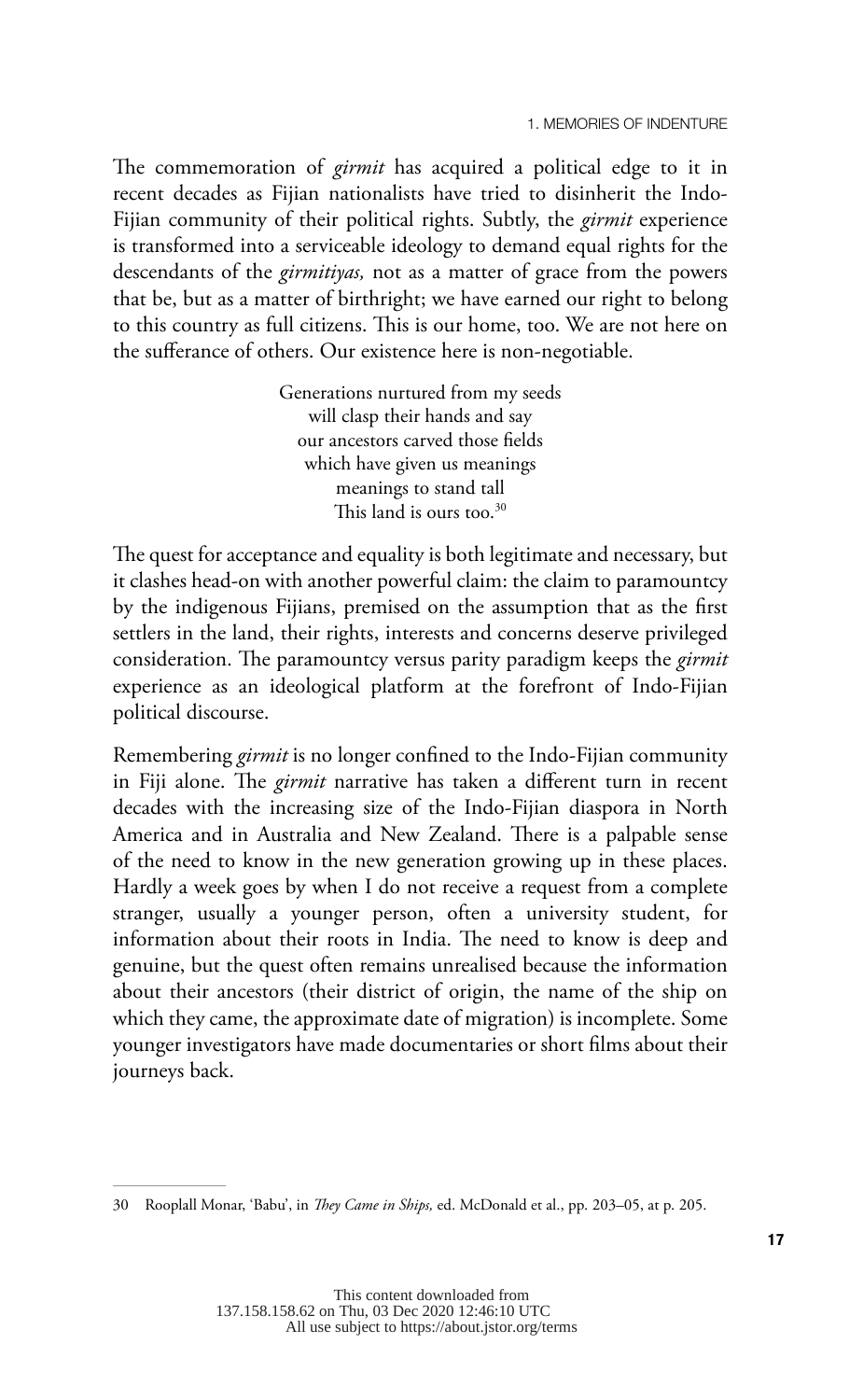Others have written poems and short stories and songs about the *girmit* experience, repeating the popular rendition of the past. But, so far, we do not have an extensive literary exploration of the indenture experience, the sole exception being Jogindar Singh Kanwal's Hindi novella *Savera* (The dawn). Fiji has not yet produced an Abhmanyu Anath (of Mauritius), the author of the great novel *Lal Pasina* (Bloody sweat), although Subramani's *Dauka Puran* (Scoundrel's tale), about the postindenture period in Fiji, is a signal achievement.<sup>31</sup> And Fiji compares very poorly with the literary efflorescence of the Indo-Caribbean where novelists, writers of short fiction, poets and playwrights have long been engaged in a massive literary reconstruction of their past. Much of the best Indo-Fijian literary effort, such as it is, is focused on the contemporary period, some of it in a rather incongruous postcolonial mode.

In keeping with the times, the electronic media has entered the scene. Several websites—Fiji Girmit, Girmitunited.org and Fiji Global Girmit Institute—provide access to raw historical data as well as published pieces about various aspects of indentured migration and settlement in Fiji. This is to be welcomed; it is the way of the future. The internet and the visual media will become the new frontiers where the future narrative of *girmit* will be written and debated. The internet, it goes without saying, will reach far larger audiences than the print media can ever hope to match. But there is a negative side to this as well. The internet has sometimes become the vehicle for the propagation of private opinion which passes for scholarship. Emotion overrides thought and reasoned debate. Often it is a case of 'my mind is made up; do not confuse me with facts'. I know of some fairly desperate people being encouraged to apply for an Australian immigration visa and they demand sympathetic consideration on the grounds that their ancestors toiled for the CSR. No chance there.

Some advocate compensation from the British Government for the sufferings Indian people endured under indenture.<sup>32</sup> This is an emotionally appealing cause but legally futile. The labourers came under a contract and jettisoned the right to return when their indentures expired and warinterrupted shipping resumed. Not everyone wanted to return either. 'Most of us regard Fiji as our permanent home,' Indians had told the Secretary of State for the Colonies in December 1927.33 More than a century later,

<sup>31</sup> Subramani, *Dauka Puran* (New Delhi: Star Publications, 2001).

<sup>32</sup> Gounder, *Indentured Identities,* p. 39.

<sup>33</sup> Gillion, *The Fiji Indians,* p. 105.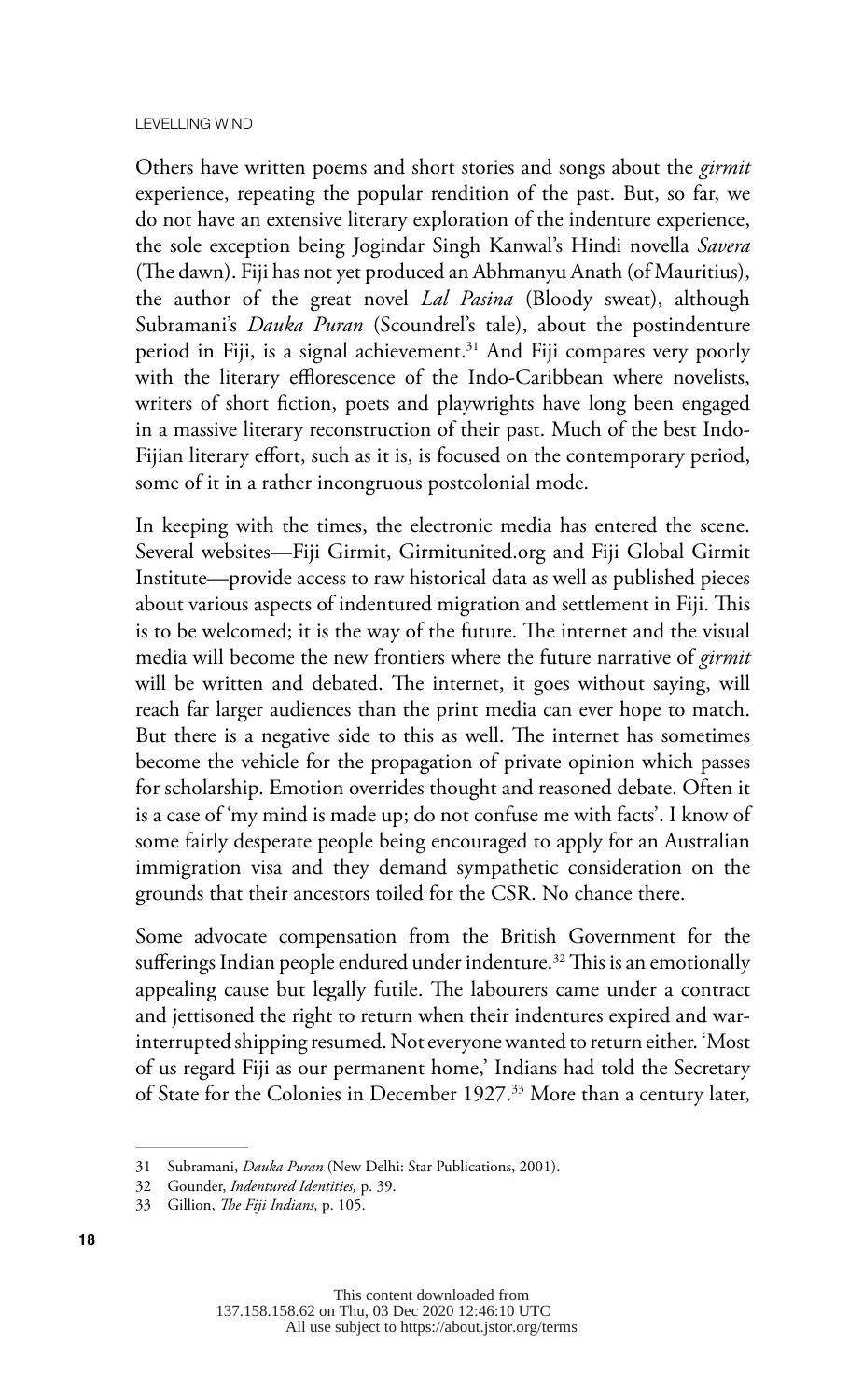why would the British Government pay compensation; to whom and how much? But this is a microcosm of a much larger problem of the cyber age: anything goes, at the expense of discrimination and a serious quest for accuracy based on painstaking research. Instant gratification is the order of the day.

In one important respect, things have changed. The *girmitiyas* are no longer viewed as objects of contempt and pity as they had been in the late nineteenth and early twentieth centuries, or as curious, irrelevant oddities, as they were for a generation or two after the end of indenture. They are now figures of reverence in the Indo-Fijian imagination, people from impoverished, improbable backgrounds who achieved great things in the face of very great odds. Their resilience and resourcefulness are celebrated in public discourse. Mythic figures now, they represent nothing less than the triumph of the human spirit over adversity. It has been a long time coming. Former Fiji Indian leader Jai Ram Reddy catches the current consensus of opinion:

The girmitiyas gave meaning to the ideals of hard work, perseverance, commitment and endurance, and provided the example and inspiration for subsequent generations to emulate. That is the lasting legacy of girmit and the girmitiyas. $34$ 

And it is well worth commemorating. In the words of Guyana's Sasenarine Persaud:

> Let the wood go to dressing And highly polished school Of furniture Let each kingly grain of sawdust Spin jubilantly to the crown of the heap Until the jubilant past Overtakes everything.35

<sup>34</sup> Jai Ram Reddy, 'Message', in *Girmit's Greatest Gift: Magazine of the Fiji Girmit Council* (Suva, 2004), n.p.

<sup>35</sup> Persaud, 'Let the past go pass, my love', p. 228.